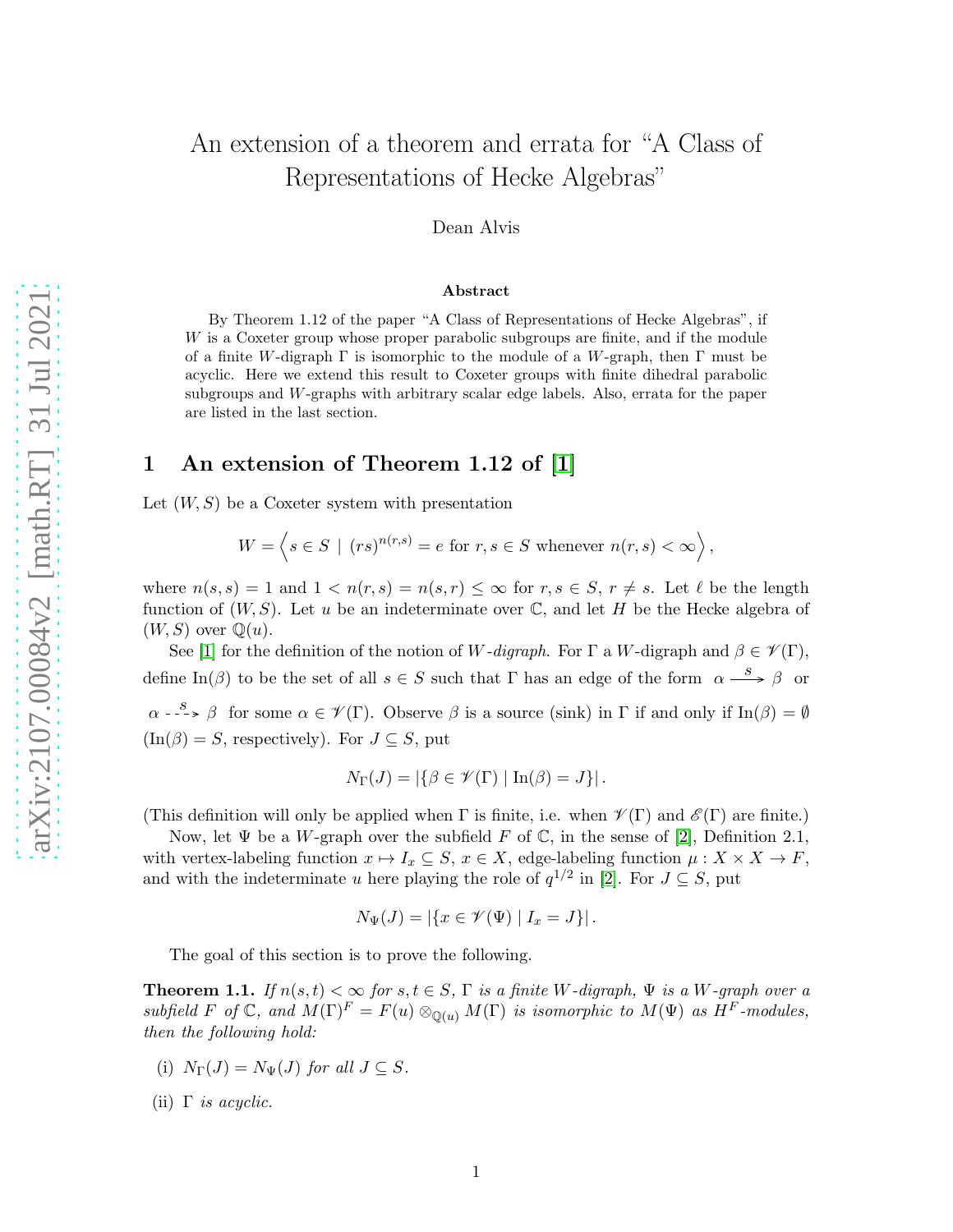We require the following results. For F a subfield of  $\mathbb{C}$ ,  $\lambda$  a linear character of  $H^F$ , and V an  $H^F$ -module, define

$$
V_{\lambda} = \{ v \in V \mid hv = \lambda(h)v \text{ for all } h \in H^F \}
$$

and

$$
\left\langle V,\lambda\right\rangle _{H^F}=\dim_{F(u)}V_\lambda.
$$

Also, let ind<sup>F</sup> and sgn<sup>F</sup> be the linear characters of  $H^F$  determined by  $\text{ind}^F(T_w) = u_w =$  $u^{2\ell(w)}$  and  $sgn^{F}(T_w) = \varepsilon_w = (-1)^{\ell(w)}$  for  $w \in W$ .

<span id="page-1-0"></span>**Lemma 1.2.** Let F a subfield of  $\mathbb{C}$ . Let  $\Gamma$  be a W-digraph, and put  $V = M(\Gamma)^F$ . Suppose  $s \in S$  and  $v = \sum_{\gamma \in X} \lambda_{\gamma} \gamma \in V$ . Then the following hold:

- (i)  $T_s v = u^2 v$  *if and only if*  $\lambda_\beta = \lambda_\alpha$  *whenever*  $\alpha \xrightarrow{s} \beta$  *or*  $\alpha \xrightarrow{s} \beta$  *is an edge of*  $\Gamma$ *.*
- (ii)  $T_s v = -v$  *if and only if*

$$
\lambda_{\beta} = \begin{cases}\n-u^{-2}\lambda_{\alpha} & \text{whenever } \alpha \stackrel{s}{\longrightarrow} \beta \in \mathscr{E}(\Gamma), \\
-(u+1)(u^2-u)^{-1}\lambda_{\alpha} & \text{whenever } \alpha \stackrel{s}{\dashrightarrow} \beta \in \mathscr{E}(\Gamma).\n\end{cases}
$$

*Proof.* The argument given for Lemma 2.4 in [\[1\]](#page-3-0) applies, with F,  $H^F$ , and  $V = M(\Gamma)^F$ replacing  $\mathbb{Q}$ , H, and  $M = M(\Gamma)$ , respectively. П

<span id="page-1-1"></span>**Lemma 1.3.** *If*  $\Gamma$  *is a W*-digraph,  $\mathcal{V}(\Gamma)$  *is finite, and F is a subfield of*  $\mathbb{C}$ *, then the following hold:*

- (i) The number of connected components of  $\Gamma$  is equal to  $\langle M(\Gamma)^F,\text{ind}^F \rangle_{H^F}$ .
- (ii) *If*  $n(s,t) < \infty$  *for all*  $s,t \in S$ *, then the number of acyclic connected components of* Γ *is equal to*  $\langle M(\Gamma)^F, \operatorname{sgn}^F \rangle_{H^F}$ .

*Proof.* The proof for Theorem 1.7 in [\[1\]](#page-3-0) applies here if  $\mathbb{Q}$ , H, and  $M(\Gamma)$  are replaced by by F,  $H^F$ ,  $M(\Gamma)^F$ , respectively, using Lemma [1.2](#page-1-0) in place of [\[1\]](#page-3-0), Lemma 2.4.  $\Box$ 

<span id="page-1-2"></span>**Lemma 1.4.** *If* F *is a subfield of*  $\mathbb{C}$ ,  $\Psi$  *is a* W-graph over F,  $x \mapsto I_x \subseteq S$  *is the vertex-* $$  $I_{x_0} = \emptyset.$ 

 $\sum_{x \in X} \gamma_x x \in M(\Psi)_{\text{ind}^F}^F$  and  $v \neq 0$ . Replacing v by a scalar multiple if necessary, we *Proof.* Let  $X = \mathcal{V}(\Psi)$ , and let  $\mu$  be the edge-labeling function of  $\Psi$ . Suppose  $v =$ can assume  $\gamma_x \in F[u]$  for all  $x \in X$  and  $\gcd\{\gamma_x \mid x \in X\} = 1$ . Choose  $x_0 \in X$  such that  $\gamma_{x_0} \notin uF[u]$ . Suppose  $I_{x_0} \neq \emptyset$ , so that  $s \in I_{x_0}$  for some  $s \in S$ . Since

$$
u^{2}v = T_{s}v = -\sum_{\substack{x \in X \\ s \in T_{x}}} \gamma_{x}x + \sum_{\substack{y \in X \\ s \notin T_{y}}} \gamma_{y} \left( u^{2}y + u \sum_{\substack{z \in X \\ s \in T_{z}}} \mu(z, x)z \right),
$$

comparing coefficients of  $x_0$  shows  $\gamma_{x_0} \in uF[u]$ , and so a contradiction is reached. Therefore  $I_{x_0} = \emptyset.$  $\Box$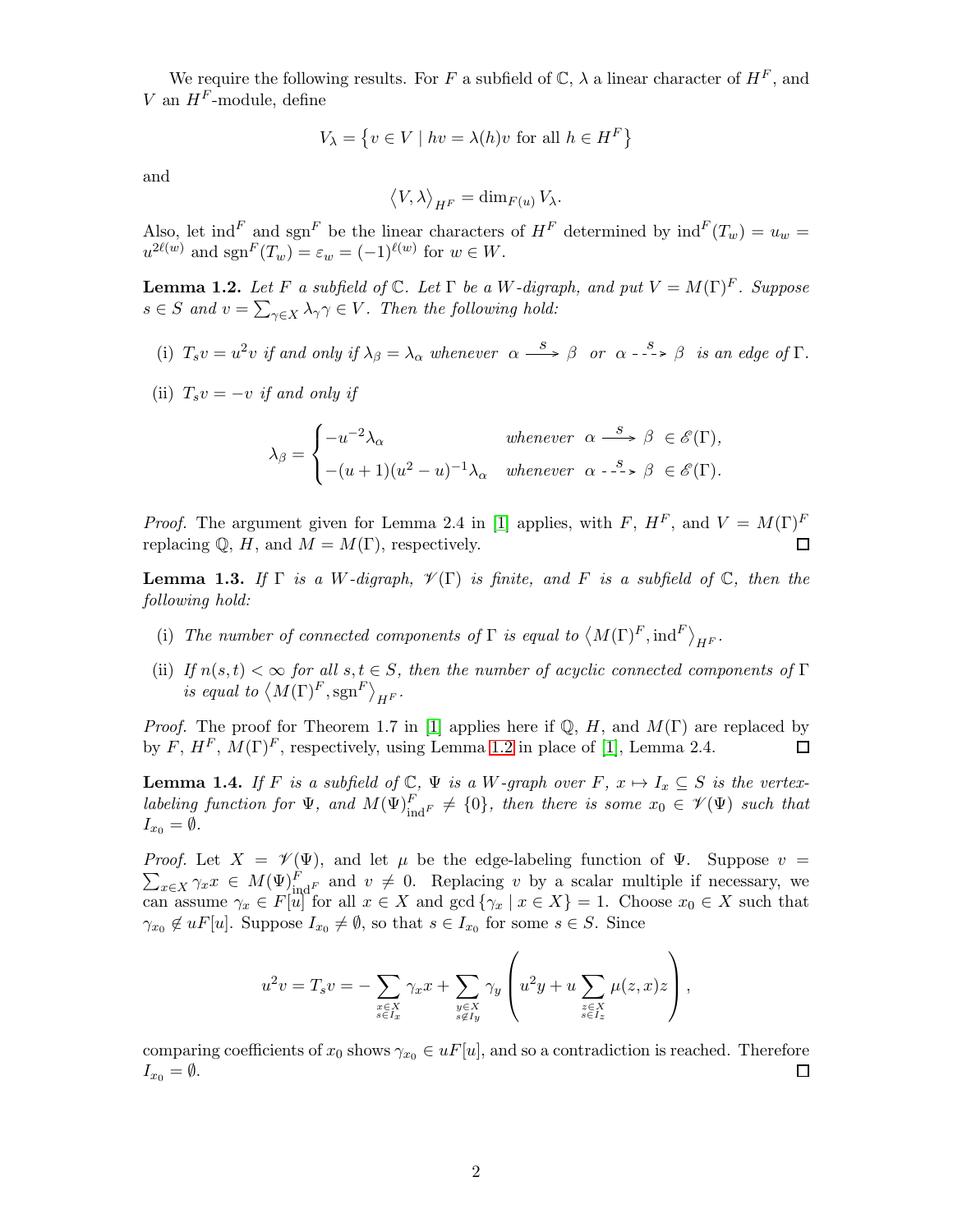*Proof of Theorem [1.1.](#page-0-0)* For the remainder of this proof it is assumed that  $n(s,t) < \infty$  for s,  $t \in S$ ,  $\Gamma$  is a finite W-digraph,  $\Psi$  is a W-graph over the subfield F of  $\mathbb{C}$ , and  $M(\Gamma)^F$  is isomorphic to  $M(\Psi)$  as  $H^F$ -modules.

Any connected component of  $\Gamma$  that contains a sink is acyclic by [\[1\]](#page-3-0), Theorem 1.5(ii). On the other hand, any acyclic connected component C of  $\Gamma$  contains some sink  $\sigma$  because Γ is finite, and  $\sigma$  is the unique sink in C by [\[1\]](#page-3-0), Theorem 1.5(i). Thus the number of sinks in Γ, that is,  $N_{\Gamma}(S)$ , is equal to the number of acyclic connected components of Γ. Thus by Lemma [1.3\(](#page-1-1)ii),  $N_{\Gamma}(S)$  is equal to  $\langle M(\Gamma)^F$ ,  $sgn^F \rangle_{H^F}$ . Also,  $\langle M(\Psi), sgn^F \rangle_{H^F} = N_{\Psi}(S)$ because  $M(\Psi)_{\text{sgn}F}$  has basis  $\{x \in \mathcal{V}(\Psi) \mid I_x = S\}$  over  $F(u)$ . Hence

$$
N_{\Gamma}(S) = \langle M(\Gamma)^F, \operatorname{sgn}^F \rangle_{H^F} = \langle M(\Psi), \operatorname{sgn}^F \rangle_{H^F} = N_{\Psi}(S).
$$

Now suppose  $J \subseteq S$ . Let  $\Psi_J$  be the  $W_J$ -graph obtained from  $\Psi$  by replacing  $I_x$  by Ix∩J for  $x \in \mathscr{V}(\Psi)$ . Also, let  $\Gamma_J$  be the W<sub>J</sub>-digraph obtained from  $\Gamma$  by removing all edges with labels in  $S \setminus J$ . Then  $M(\Gamma_J)^F \cong M(\Gamma)^F|_{H_J^F} \cong M(\Psi)|_{H_J^F} \cong M(\Psi_J)$  as  $H_J^F$ -modules, and so the reasoning above gives  $N_{\Gamma_J}(J) = N_{\Psi_J}(J)$ . Therefore

$$
\sum_{J \subseteq K \subseteq S} N_{\Gamma}(K) = N_{\Gamma_J}(J) = N_{\Psi_J}(J) = \sum_{J \subseteq K \subseteq S} N_{\Psi}(K).
$$

(Note S itself is finite because  $\mathscr{E}(\Gamma)$  is finite, so the sums above are finite.) Thus part (i) of the theorem holds by induction on  $|S \setminus J|$ .

Let  $M_0$  be the H<sup>F</sup>-submodule of  $M(\Psi)$  with basis  $\{x \in \mathcal{V}(\Psi) \mid I_x \neq \emptyset\}$ . By Lemma [1.4,](#page-1-2)

$$
M(\Psi)_{\text{ind}^F} \cap M_0 = (M_0)_{\text{ind}^F} = \{0\}.
$$

Thus

$$
\langle M(\Gamma)^F, \text{ind}^F \rangle_{H^F} = \langle M(\Psi), \text{ind}^F \rangle_{H^F} = \dim_{F(u)} M(\Psi)_{\text{ind}^F}
$$
  
\n
$$
\leq \dim_{F(u)} (M(\Psi)/M_0) = |\{x \in \mathcal{V}(\Psi) \mid I_x = \emptyset\}|
$$
  
\n
$$
= N_{\Psi}(\emptyset) = N_{\Gamma}(\emptyset),
$$

with the last equality holding by part (i) of the theorem. Now,  $\langle M(\Gamma)^F, \text{ind}^F \rangle_{H^F}$  is equal to the number of connected components of Γ by Lemma [1.3\(](#page-1-1)i), while  $N_{\Gamma}(\emptyset)$  is equal to the number of sources of Γ. Therefore Γ has at least as many sources as connected components. Because each connected component contains at most one source by  $[1]$ , Theorem 1.5(i), it follows that every connected component of  $\Gamma$  contains a (unique) source. Hence every connected component of Γ is acyclic by [\[1\]](#page-3-0), Theorem 1.5(ii). Therefore Γ itself is acyclic, so part (ii) of the theorem holds and the proof of the theorem is complete. □

## 2 Errata from [\[1\]](#page-3-0)

None of the errata listed here has an effect on the results of [\[1\]](#page-3-0).

Page 315, line 4: The index of summation in the last sum should be i, not  $\ell$ . The displayed formula containing this line should read as follows:

$$
T_{s_{\ell}^{-1}}\widetilde{\eta}_{\ell} = T_{s_{\ell}^{-1}}(\widetilde{\varphi}_{\ell} + u\widetilde{\eta}_{\ell-1}) = T_{s_{\ell}^{-1}}\widetilde{\varphi}_{\ell} + uT_{s}T_{t_{\ell-1}^{-1}}\widetilde{\eta}_{\ell-1}
$$
  

$$
= u^{2\ell}T_{e} + T_{s_{2\ell}^{-1}} + uT_{s} \sum_{i=0}^{2\ell-2} u^{i}T_{t_{2\ell-i-2}^{-1}}
$$
  

$$
= u^{2\ell}T_{e} + T_{s_{2\ell}^{-1}} + \sum_{i=0}^{2\ell-2} u^{i+1}T_{s_{2\ell-(i+1)}^{-1}} = \sum_{i=0}^{2\ell} u^{i}T_{s_{2\ell-i}^{-1}}
$$